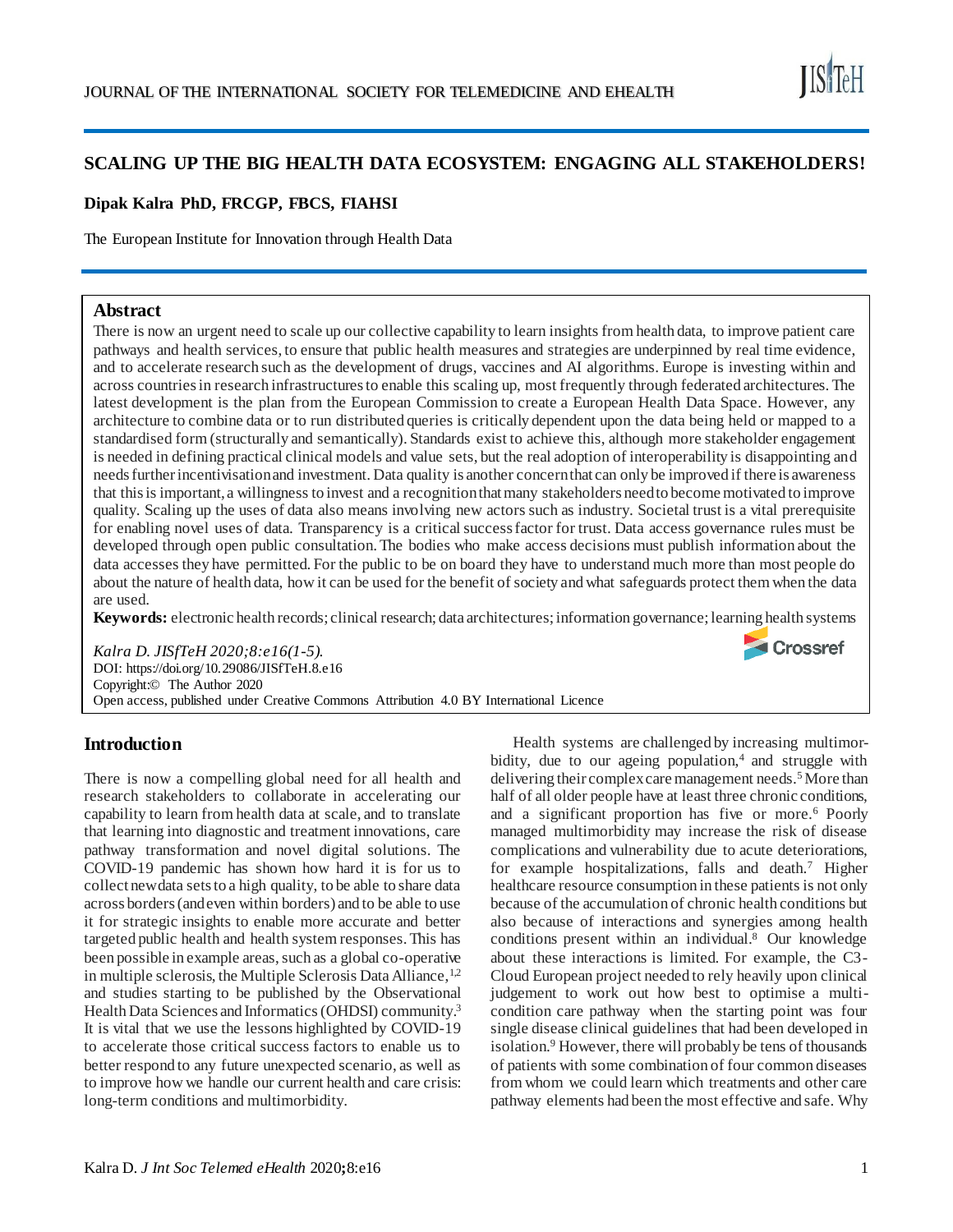are we not learning this from our data already?

One of the important challenges with closing our knowledge gaps is the need for large-scale data, so that we have sufficient patient numbers to examine different multimorbidity patterns, to stratify patients into biomarkerspecific profiles that may respond best to different interventions and to further develop our understanding and treatment of rare diseases. Large scale data is sometimes the only way to detect small effect sizes, as recently demonstrated for first line hypertension therapy by the OHDSI community as part of the Longitudinal Examination to Gather Evidence of Neurodegenerative Disease (LEGEND) study.<sup>10</sup>

We now have important initiatives that are scaling up our ability to connect and analyse multiple data sources. These are increasingly favouring a federated rather than a centralised architecture. There are several advantages of a federated model: the data sources each remain their "source of truth" which means there is a single place where updates and version management are handled; each data source retains autonomy over the purposes and parties for data reuse that they will endorse; there are a fewer issues about data ownership and cross-jurisdictional data transfers. There are novel techniques that not only encrypt distributed queries and the result sets but permit federated queries to be performed on data sets that remain encrypted throughout the analysis.<sup>11</sup> Personal data can therefore remain strongly safeguarded even at the nodes that are performing the queries throughout the federation. Public concern might therefore be lower, although this topic needs more careful investigation.

Probably the largest European projects to tackle the design, implementation and scale up of federated research networks have been the Innovative Medicines Initiative projects, the European Medical Informatics Framework project (EMIF) and the European Health Data and Evidence Network (EHDEN).

The EMIF project undertook five and a half years of R&D to design and implement a platform and tools to conduct research across a distributed network of European health data sources. EMIF's aim was to establish the mechanisms to accelerate the scaling up of big data research, by designing and implementing a multi-component architecture to capture and cascade research queries to multiple connected data sources.<sup>12</sup>Each data source was invited to create a shadow data warehouse containing only the data that the source was willing to make available through the EMIF federation, mapping it to the Observational Medical Outcomes Partnership (OMOP) common data model.<sup>13</sup> The EMIF results also included establishing a data catalogue to enable data sources to be discovered and characterised, so that a researcher could determine its suitability for their research study, and a code of practice that data sources and research users must adhere to in order to ensure mutual respect and recognition, and to protect data privacy. A successor project, EHDEN, is now scaling up the EMIF results, underpinned by the OHDSI architecture.<sup>14</sup>

Real-world data, especially from hospitals, is also proving valuable to help optimise the design and conduct of clinical trials. The re-use of electronic health records can increase and speed up patient recruitment into clinical trials, making trials more likely to complete successfully and on time.<sup>15</sup>The Electronic Health Records for Clinical Research (EHR4CR) project developed the first EHR-vendor neutral platform to federate multiple hospital EHRs in order to enable trial protocol design to be based more accurately on real patient numbers rather than estimates, and then to facilitate the recruitment of eligible patients by hospitals participating in a trial.<sup>16</sup> The platform design has now been successfully commercialised.<sup>17</sup> A successor project, Electronic Health Records to Electronic Data Capture (EHR2EDC) has implemented and validated a pipeline to enable the EHR data on a trial participant (after consent) to be transferred into the clinical trial EDC system to avoid duplicate data entry efforts and errors.<sup>18</sup>

There is now great interest across many organisations in the plans announced by the European Commission for a series of common European data spaces.<sup>19</sup> This overall strategy is illustrated in Figure 1.

The data input sources, the potential users and the governance environment for the European Health Data Space (EHDS) are still in development. There are several existing European data networks, including the eHealth Digital Service Infrastructure (eHDSI) that shares patient summaries and electronic prescriptions across Europe, the European Reference Networks (ERNs), the networks established between regulatory agencies across Europe known as DARWIN (Data Analysis and Real World Interrogation Network) and the life sciences research infrastructures such as ELIXIR and BBMRI (Biobanking and Biomolecular Resources Research Infrastructure), all of which might have connection points to the EHDS. National health and research networks, such as those in Germany, France, Scandinavia, are also candidates for connection. Several key stakeholder groups, especially industry, might be data providers to this space, as well as being possible data users alongside public health agencies. It is unclear at present whether the EHDS will be mainly federated, with little centrally health data, or will be primarily a centralised data store of high-value data sets extracted from these networked infrastructures.

However, whether a federated or centralised architecture is used by the EHDS and by other data resources, our ability to scale up the analysis of health data will stumble unless the data are held in standardised forms. We have standards for the technical communication of data "down the wire" and there are common data models like OMOP for mapping data into a federation-ready form. However, our routinely collected clinical data, mostly in EHR systems, still supports standards to a limited extent. Although we have high-level information model standards and terminology standards (do we have too many?), the problem is putting these together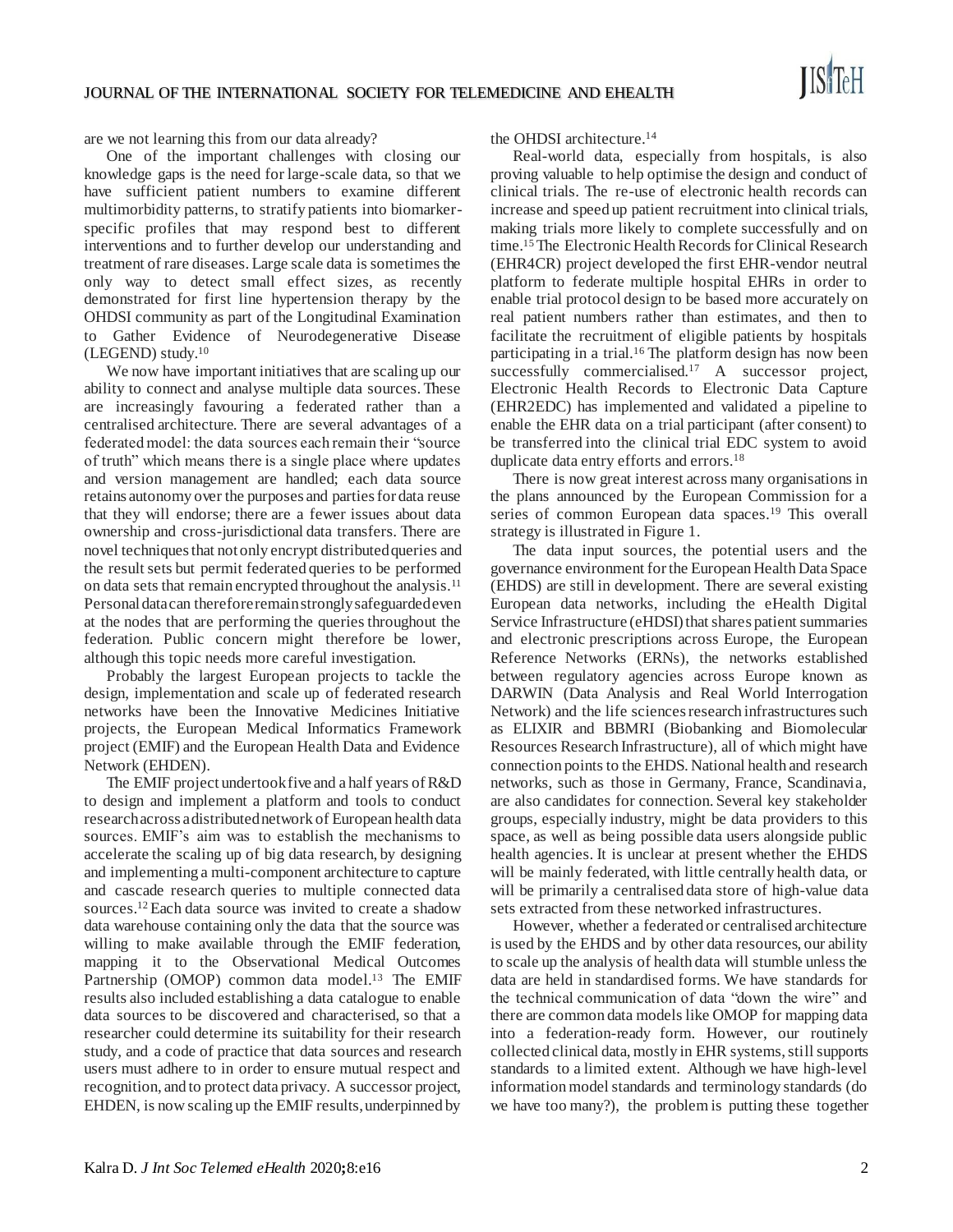

**Figure 1.** Common European data spaces. Source: the European Commission.

into practically usable and digestible clinical models and value sets to encourage diverse specialisms and professions within healthcare to collect and share their data in the same form. If we have such clinical data standards, we can link them to decision support and analysis queries in order to get more reliable results. The need for this area of "practical standardisation" has been stated for many years,<sup>20</sup> but we still lack adequate investment in building communities of practice who can specify these finite "building blocks" through consensus, and build the momentum for their widespread adoption for data capture as well as interoperability.

One example of a more focused and practical ambition has been to standardise and promote the adoption of an international patient summary. Building on the two parallel initiatives towards a standardised health summary for patients, the EU sponsored Trillium Bridge project (2013- 2015) compared patient summary standards and specifications in Europe and the United States and demonstrated the technical feasibility of exchanging electronic health record summaries across the Atlantic in the context of emergency or unplanned care abroad. Its successor project, Trillium II (2017-2019) extended the use cases for an international patient summary and demonstrated its potential value.<sup>21</sup> Trillium II championed international standardisation, and this is now embedded within HL7 and ISO work plans to publish an International Patient Summary standard.<sup>22,23</sup>

More work is needed to define other high priority data sets behind which multi-stakeholder efforts can be focused, for example that developed by the EHR2EDC project: a dataset that offers the best real-world data utility for clinical trials (to be published in late 2020).

Even if we have architectural solutions and widespread

standards adoption, we will still fail to generate trustworthy inferences from data unless the quality of that data is good enough. As an example of this problem, Doods et al demonstrated that even basic measurements like body weight can be missing from the EHRs of patients with important health conditions where this would be expected.<sup>24</sup> If missing data can lead to serious healthcare consequences such as medication dosing errors,  $25$  then one would expect the quality of EHR data to also risk incorrect research analysis results. This has prompted organisations like the European Institute for Innovation through Health Data (i~HD) to establish a data quality assessment and improvement programme, to help hospitals to raise the quality of their data in order to participate more successfully in research as well as to improve their ability to learn from their own data to improve care.<sup>26</sup> Data quality not only means minimising incomplete documentation but ensuring that the data values that are entered are consistent with the data items being filled, comply with any implemented data dictionary, and that the values are sensible in the context of the patient and of that patient population.

The assurance of societal trust is also a vital prerequisite to scaling up the range of actors and purposes for which health data may be used. There are plenty of examples over the past 20 years where attempts to ski club data use, data sharing and data networks have failed because of a public backlash. The challenge we face is that the further the purposes and actors are from a patient's place of familiarity (the health services and the healthcare professionals they know), the harder it is for people to be comfortable about the uses being made of their data, the parties who were making that use, how their identity and interests are being safeguarded, and whether they support those uses of the data (see Figure 2).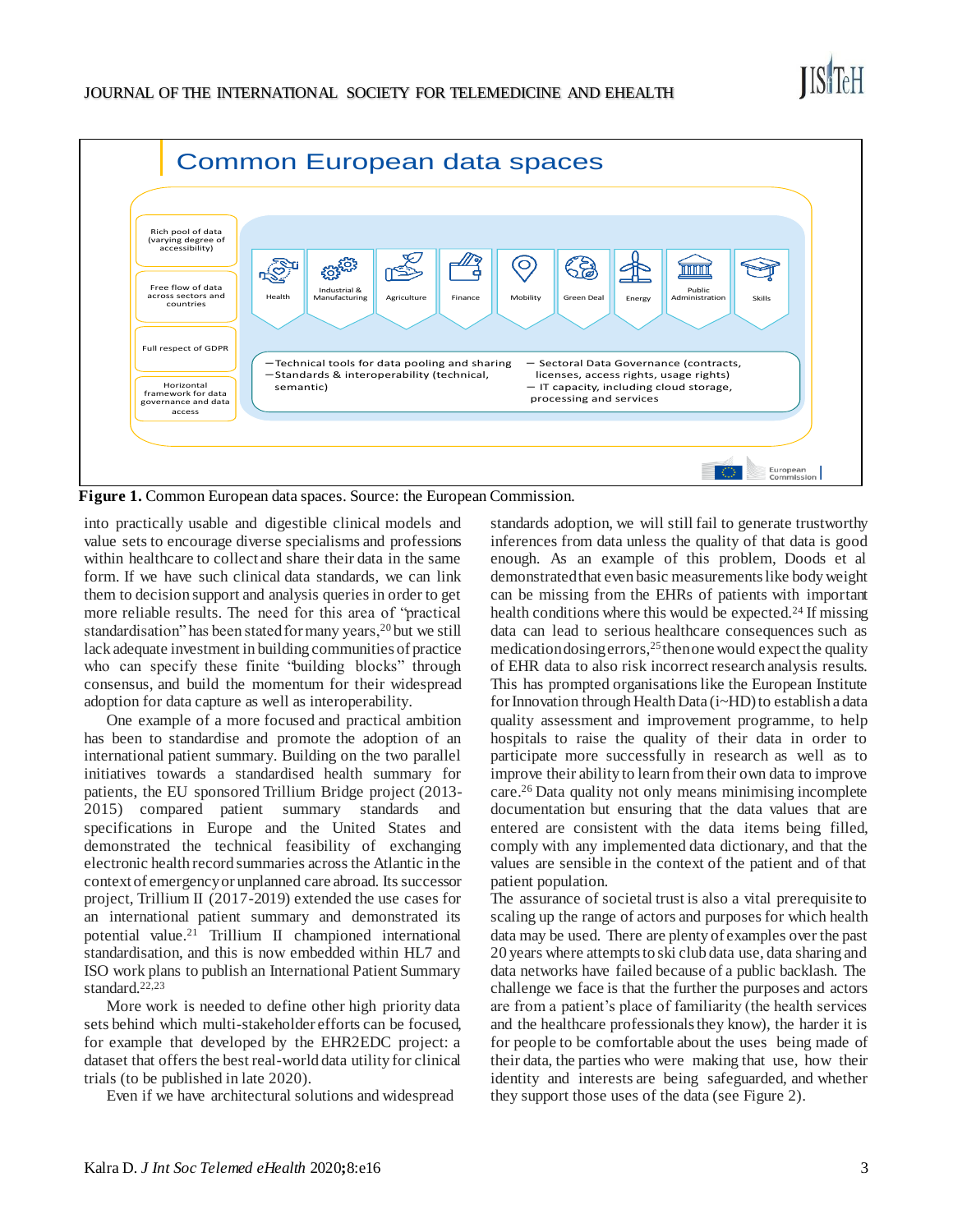## JOURNAL OF THE INTERNATIONAL SOCIETY FOR TELEMEDICINE AND EHEALTH



| Individual level health data                                                                                                                                                                                                                                                                                                                                     | Population level health data                                                                                                                                                                                                                                                                      | <b>Big health data</b>                                                                                                                                                                                                                                 |
|------------------------------------------------------------------------------------------------------------------------------------------------------------------------------------------------------------------------------------------------------------------------------------------------------------------------------------------------------------------|---------------------------------------------------------------------------------------------------------------------------------------------------------------------------------------------------------------------------------------------------------------------------------------------------|--------------------------------------------------------------------------------------------------------------------------------------------------------------------------------------------------------------------------------------------------------|
| EHR systems, apps, sensors, genomics,<br>Clinical Decision Support. Al quidance<br>+ health impacting data a.g. pollution                                                                                                                                                                                                                                        | EHR systems, regional & national<br>eHesith infrastructures                                                                                                                                                                                                                                       | national & international research infrastructures.<br>federated query research platforms<br>+ cross-sectoral infrastructures & services                                                                                                                |
| <b>Mauditor</b><br>Principal and Los Hold Electronics<br>· Cardinally of care including the pollent and campions)<br>Carl survey backets, circuit workby management.<br>· Fixal dime fleidbock and guildance to paderna and clinicians<br><b>A Primary Bellingtone</b><br>Glossie interception, prevention and web eras<br>here in the property reserves and the | <b>Reused for:</b><br>* Healthcare provider performance and planning.<br>· Gualty and safety, care pathway optimisation<br>· Medical device and algorithm infinement.<br>· Phannacoviolance<br>· Public health surveillance<br>* Public health shategy<br>* Health services and recourse planning | Reussel for:<br>* Epidematicav<br>· Cigal innovation: devices, sessors, apps)<br>* All development<br>· Parschalled medicine and bio-market research<br>· Diponostics development<br>+ Drug development<br>* Disease understanding and stratification. |
|                                                                                                                                                                                                                                                                                                                                                                  | Decreasing public understanding of why and how data are used                                                                                                                                                                                                                                      |                                                                                                                                                                                                                                                        |
|                                                                                                                                                                                                                                                                                                                                                                  | Increasingly unfamiliar data users                                                                                                                                                                                                                                                                |                                                                                                                                                                                                                                                        |
|                                                                                                                                                                                                                                                                                                                                                                  | Increasing distance of data results from the patient                                                                                                                                                                                                                                              |                                                                                                                                                                                                                                                        |
|                                                                                                                                                                                                                                                                                                                                                                  | Increasing time from data use to demonstrated value                                                                                                                                                                                                                                               |                                                                                                                                                                                                                                                        |
|                                                                                                                                                                                                                                                                                                                                                                  | Perceived lessening choice and greater cybersecurity risk = harder to trust                                                                                                                                                                                                                       |                                                                                                                                                                                                                                                        |



A substantial public education programme is needed to help people to understand why it is important that health data be widely used, the benefits of this use and the safeguards that can be adopted. The Data Saves Lives initiative is spearheading a new public awareness campaign on this across Europe.<sup>27</sup> To complement this, organisations who make use of health data need to be bound by practices and codes that ensure public trust is well placed. The governance framework for the EHDS is hoped to include a European code of conduct for health data use, which has the prospect of increasing public trust in how their health data are used.

When we think about the use of health data it is vital not to forget that patients and healthy citizens are not only data creators, contributing to the learning that can be made by others. They must themselves be empowered to make use of their own data through apps, sensors and smart feedback loops. We will increasingly see people getting this real-time feedback, sometimes comparing their data with others in a similar community, being offered localised and personalised alerts or help with setting goals and reaching targets.

The more that we bring patients and healthy citizens inside the learning loop with data, the more they will understand about the power of data and the importance of powering up the learning health system.

------------------------------------------------------------------------

#### *Corresponding Author:*

*Dipak Kalra The European Institute forInnovation through Health Data E-mail: dipak.kalra@i-hd.eu*

**Conflict of interests:** the author declares no conflicts of interest.

## **References**

- 1. The Multiple Sclerosis Data Alliance (MSDA). (2020). Available at[: https://msdataalliance.com](https://msdataalliance.com/) accessed on 6 September 2020.
- 2. Peeters LM, Parciak T, Walton C, et al. COVID-19 in people with multiple sclerosis: A global data sharing initiative. *Mult Scler J* 2020;26(10):1157-1162. DOI:10.1177/1352458520941485
- 3. Observational Health Data Sciences and Informatics. (2020). COVID-19 Updates. Available at: <https://www.ohdsi.org/covid-19-updates/> accessed on 6 September 2020.
- 4. Barnett K, Mercer SW, Norbury M, Watt G, Wyke S, Guthrie B. Epidemiology of multimorbidity and implications for health care, research, and medical education: a cross-sectional study. *Lancet* 2012;380:37–43. DOI[: 10.1016/S0140-](https://doi.org/10.1016/S0140-6736(12)60240-2) [6736\(12\)60240-2](https://doi.org/10.1016/S0140-6736(12)60240-2)